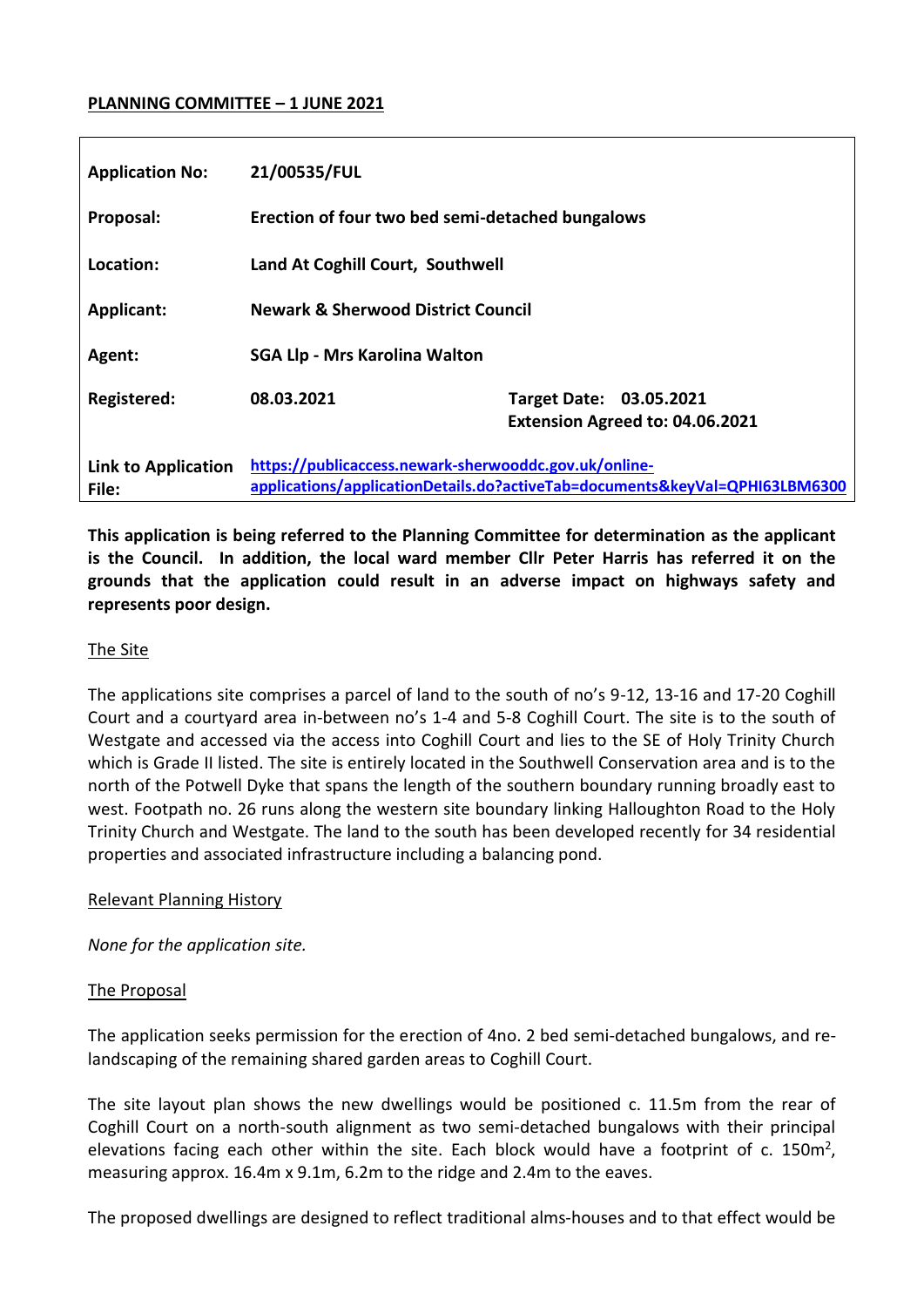faced with rust red brick with a voussoir detail over the front windows, a plank and render gable with timber finial to the front elevation and exposed sprockets to the eaves. The roof is to be plain 'Rosemary' tiles with bonnet hip details and brick slip false chimneys. The doors are of a timber plank construction with a fanlight window above and the windows will be painted timber frames with flush casements.

Each unit would comprise a kitchen/dining room, living room, two bedrooms and a bathroom. The units would have c.  $63m^2$  GIA and c. 70 $m^2$  private amenity space which would be provided to the rear of each unit. Two parking spaces per unit are shown to the front of the properties with vehicular access proposed down the side of Coghill Court and into a turning head for the parking area.

The site plans shows c. 11 m separation between the side elevations of the new dwellings and the block to the north and c. 27 m separation between the new dwellings and no.21-24 shown to the south across the Potwell Dyke. Landscaping is shown down to the Potwell dyke where the land level decreases. A number of trees are shown as being removed on the plan submitted to facilitate the access track and new dwellings themselves. Landscaping is also shown between the existing blocks on Coghill Court to provide enhanced external amenity space for these residents.

7 trees or tree groups would be removed, details of which are provided within the main report.

## Departure/Public Advertisement Procedure

Occupiers of 30 properties have been individually notified by letter.

## **Planning Policy Framework**

## **The Development Plan**

*Southwell Neighbourhood Plan (2016)* Policy SD1: Delivering Sustainable Development Policy E1: Flood Risk Assessments and Mitigation Policy E2: Flood Resilient Design Policy E3: Green Infrastructure and Biodiversity Policy DH1: Sense of Place Policy DH2: Public Realm Policy TA4: Parking Standards Policy HE1: Housing Type and Density

## *Newark and Sherwood Amended Core Strategy DPD (adopted March 2019)*

Spatial Policy 1 - Settlement hierarchy Spatial Policy 2 - Spatial distribution of growth Spatial Policy 6 - Infrastructure for Growth Spatial Policy 7 - Sustainable transport Core Policy 1 - Affordable Housing Provision Core Policy 3 - Housing Mix, Type and Density Core Policy 9 – Sustainable design Core Policy 10 - Climate Change Core Policy 12 - Biodiversity and Green Infrastructure Core Policy 14 – Historic Environment

*Allocations & Development Management DPD*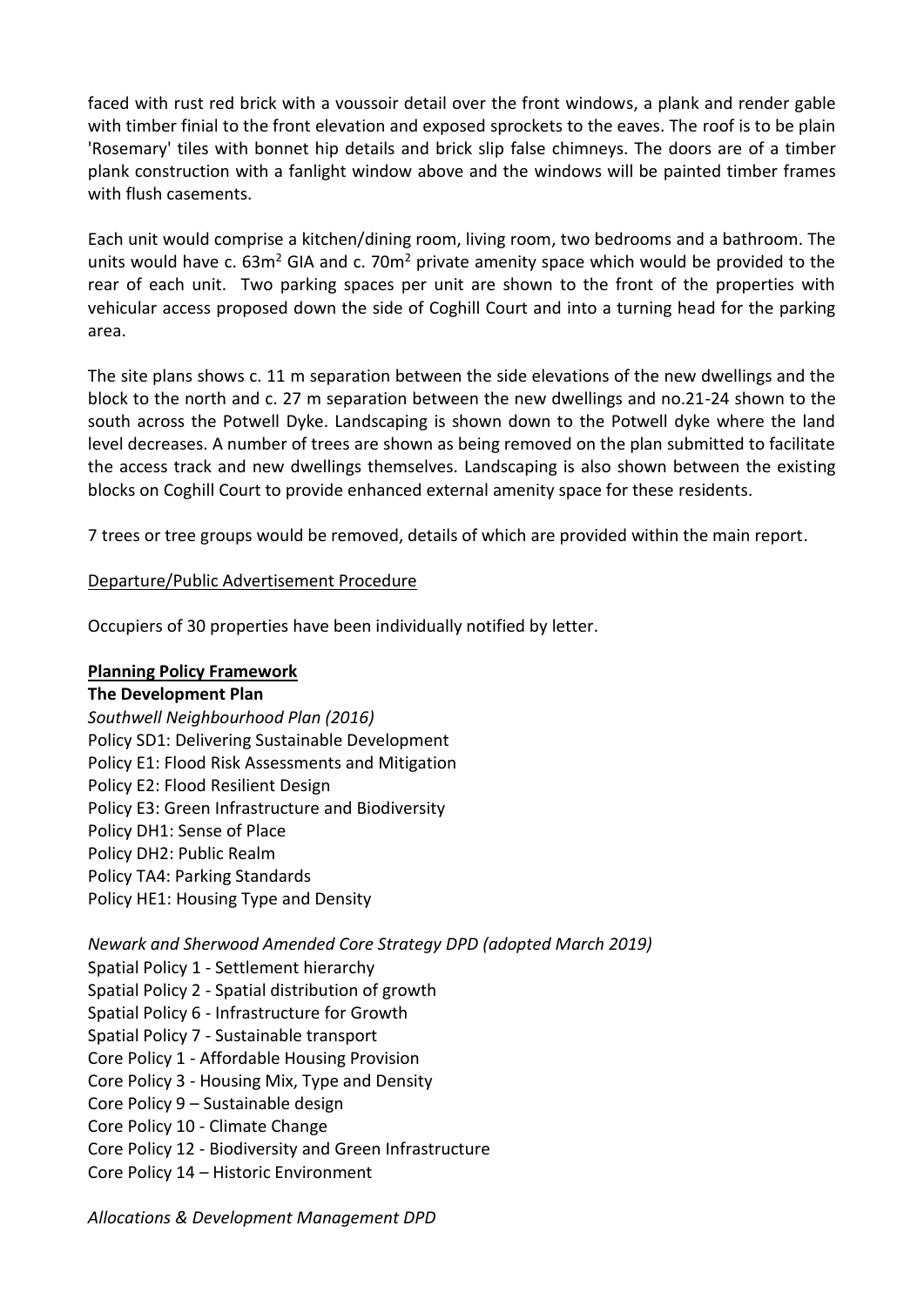DM1 – Development within settlements central to delivering the spatial strategy

- DM5 Design
- DM7 Biodiversity and Green Infrastructure
- DM9 Protecting and Enhancing the Historic Environment
- DM12 Presumption in Favour of Sustainable Development

## **Other Material Planning Considerations**

National Planning Policy Framework 2019 Planning Practice Guidance National Design Guide Housing Needs Survey 2020 Residential Parking Standards and Design Guide SPD

#### Consultations

**Southwell Town Council – Object - by majority for the following reasons:** 

- It contravenes the Southwell Neighbourhood Plan Policy DH2 7.5 Public Realm -Space between buildings
- over intensification of the land in front of the existing flats, loss of parking spaces, urbanising the rural aspect of the Potwell Dyke,
- out of keeping in the conservation area of Holy Trinity Church
- loss of amenity space
- positioned in an area which flooded in 2013
- no public consultation pre the application

## **NSDC Conservation Officer** – No objection subject to conditions -

#### **Historic England** – No objection

**Trent Valley Internal Drainage Board** – There are no Board maintained watercourses in close proximity to the site. Surface water run-off rates to receiving watercourses must not be increased as a result of the development. The design, operation and future maintenance of site drainage systems must be agreed.

**NCC Highways** – No objection subject to conditions

**Rights of Way** – No comments received at the time of writing the report.

**Tree Officer** – No objection subject to conditions.

Comments have been received from **one** interested party that can be summarised as follows:

The arboricultural dwg. indicates sorely needed additional residents parking for neighbouring units to the south of  $13 - 16$  Coghill Court. Is this to be incorporated in the revised site plan? Currently only 6 off-road car parking spaces are allocated for the 20 current properties.

## Comments of the Business Manager

*Principle of Development*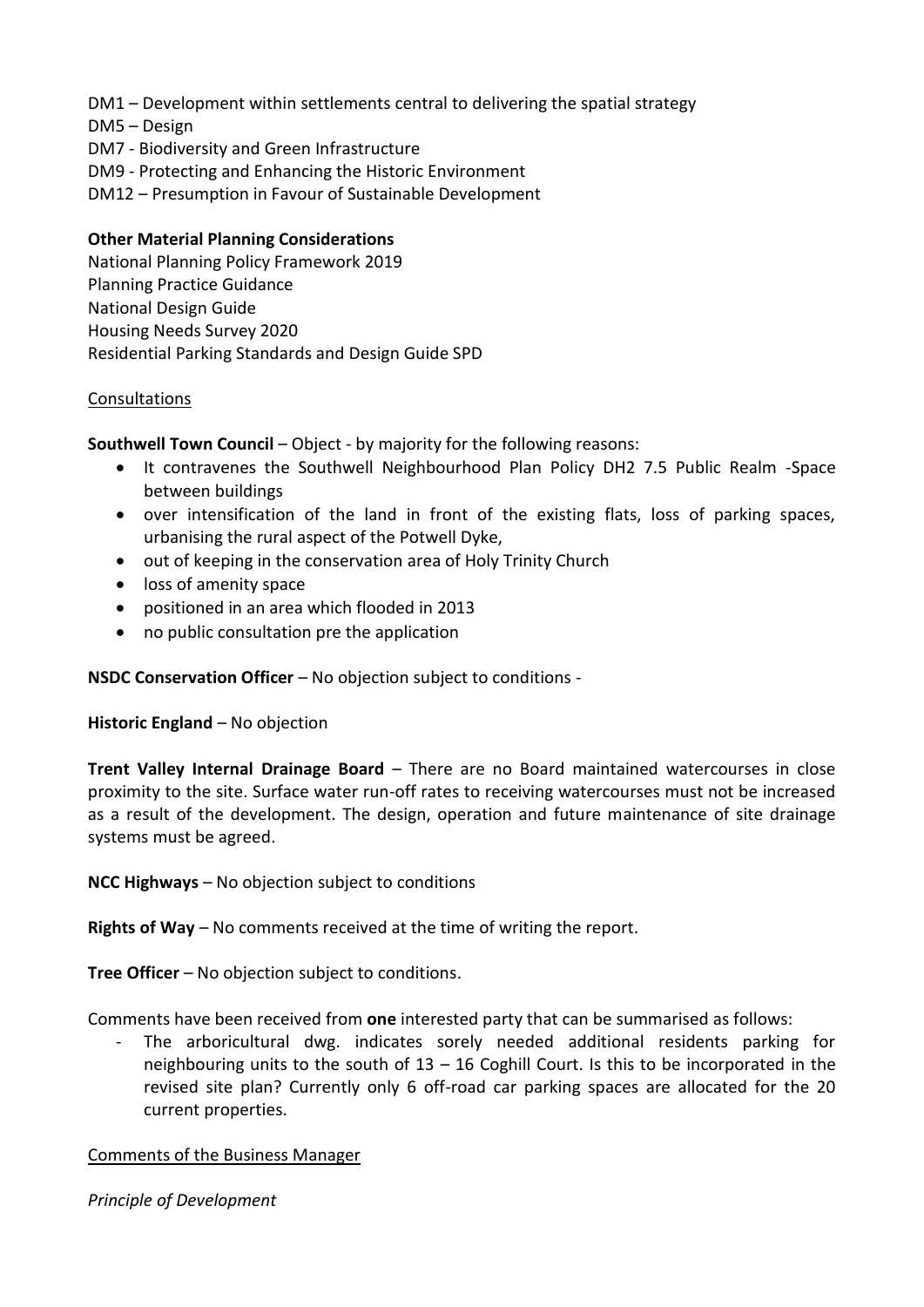Southwell is defined as a Service Centre with a good range of local facilities, good public transport and local employment, as set out in the Settlement Hierarchy defined by Spatial Policy 1 of the Core Strategy. New housing is therefore supported in principle within Service Centres where services are focused to provide for a large local population and a rural hinterland. I am satisfied that the site is located within the urban boundary of a sustainable settlement which is defined as a 'service centre' and as such, there is no objection in principle to the residential development at the site. However, this is subject to an assessment of the impact upon the character of the area, residential amenity of neighbouring properties, ecology and highway safety.

### *Housing Mix and Density*

I note that this proposal is for affordable housing which is part of a wider capital programme for investment and delivery of affordable housing provisions within this District over the next 5 years. For the avoidance of doubt, there is an affordable housing need across the District, which includes Southwell. Policy So/HN/1 also seeks to secure, subject to local site circumstances and the viability of development, the majority of new housing on allocated or windfall sites as one or two bedroom units in line with identified housing need. This drive to secure smaller units is a significant material consideration and must remain so given that this policy is just one of two policies of its type in our district whereby it was felt necessary to intervene in the market to secure smaller dwellings. This remains the case with the more up to date district wide Housing Needs Survey which confirms the most needed housing type remains as two bedrooms. In addition, affordable housing is welcomed in line with CP1, particularly when it could assist in meeting the needs of the aging and less mobile population by providing ground floor accommodation as identified as an objective of Core Policy 3.

I therefore have no objection to the provision of these types of units, which would align with the most up to date evidence in accordance with CP3.

#### *Impact upon Character of Area and Heritage Matters*

Core Policy 9 seeks to achieve a high standard of sustainable design which is appropriate in its form and scale to its context, complimenting the existing built and landscape environment. Policy DM5 of the DPD sets out the criteria by which all new development should be assessed. It includes (but is not limited to): safe and inclusive access; parking provision; impact on amenity; local distinctiveness and character; and flood risk. In relation to the character of the area it states, 'the rich local distinctiveness of the District's landscape and character of built form should be reflected in the scale, form, mass, layout, design, materials and detailing of proposals for new development.'

Section 12 of the NPPF (Achieving Well Designed Spaces,) paragraph 127 states inter-alia that development should be visually attractive as a result of good architecture, should be sympathetic to local character and history, and should maintain or establish a strong sense of place. Paragraph 130 of NPPF reinforces the above local policies, making clear that permission should be refused for development of poor design that fails to take the opportunities available for improving the character and quality of an area and the way it functions, taking into account any local design standards or style guides in plans or supplementary planning documents.

However, Chapter 11 of the NPPF emphasises that planning decisions should promote an effective use of land in meeting the need for homes and other uses, while safeguarding and improving the environment and ensuring safe and healthy living conditions (para. 117). This chapter goes on to state how planning decisions should also promote and support the development of under-utilised land especially if this would help to meet identified needs for housing (para.118.d). Para. 119 explains how LPA's should take a proactive role in identifying and helping to bring forward land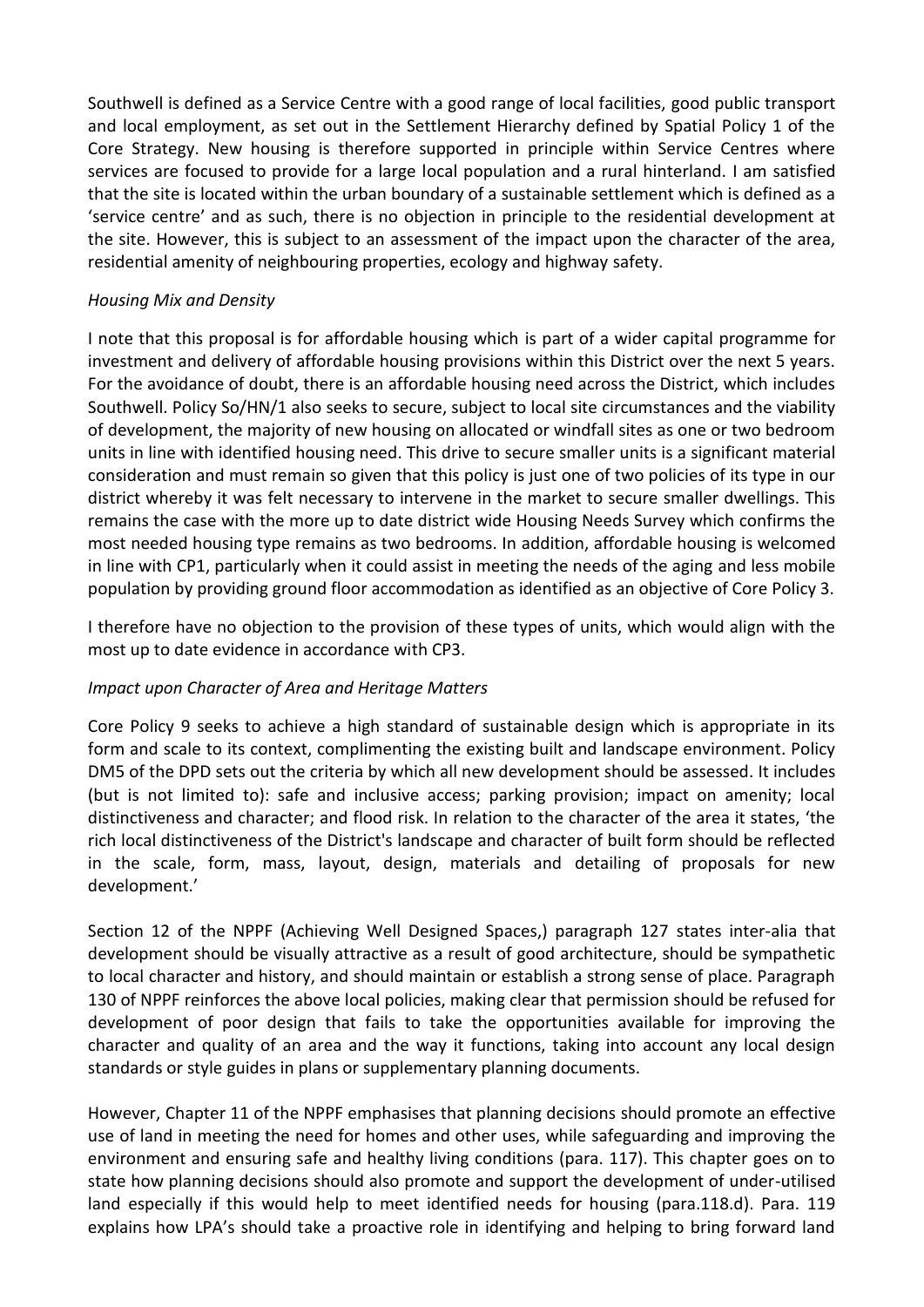that may be suitable for meeting development needs, such as the supply of affordable housing with para 120 reiterating that planning decisions "need to reflect changes in the demand for land".

Given that the site is located within the Conservation Area and within the setting of a Grade II listed church, regard must also be given to the distinctive character of the area and proposals must seek to preserve and enhance the character of the area in accordance with Policy DM9 of the DPD and Core Policy 14 of the Core Strategy. Policies CP14 and DM9 of the Council's LDF DPDs, amongst other things, seek to protect the historic environment and ensure that heritage assets are managed in a way that best sustains their significance. The importance of considering the impact of new development on the significance of designated heritage assets, furthermore, is expressed in section 16 of the National Planning Policy Framework (NPPF).

Paragraph 200 of the National Planning Policy Guidance states that, 'Local planning authorities should look for opportunities for new development within Conservation Areas...to enhance or better reveal their significance.' Section 72 of the Planning (Listed Building and Conservation Areas Act) 1990 states, in relation to the general duty as respects conservation areas in exercise of planning functions that, 'special attention shall be paid to the desirability of preserving or enhancing the character and appearance of that area'. Paragraph 194 of the NPPF, for example, advises that the significance of designated heritage assets can be harmed or lost through alterations or development within their setting. Such harm or loss to significance requires clear and convincing justification. The NPPF also makes it clear that protecting and enhancing the historic environment is sustainable development (paragraph 8.c).

The application utilises a parcel of land currently used as external amenity space for Coghill Court for the development of 4 dwellings. The site plan shows the new dwellings would be positioned to the south of no's 9-12, 13-16 and 17-20 Coghill Court with their principal elevations facing into the site (east and west). New vehicular access, turning heads and parking spaces would be provided in addition to enhanced landscaping between the two Coghill Court blocks and within the remaining land to the south. Coghill Court itself is a modern two storey development that makes, at best, a neutral contribution to the area and the setting of the grade II listed church to the NW. However, I note that the new development to the south has a strong focus on enhancing the character of the conservation area with good design principles. This application would introduce development into an area which is currently devoid of built form and utilised as external amenity space and thus the scheme will undoubtedly impact the existing appearance of the site. The development, by virtue of being behind Coghill Court, would result in back land development, however Coghill Court itself is designed as stacked rows such that the proposed development would not be out of context with the wider area. Nevertheless, I am mindful that the spaciousness of the land around the Potwell Dyke makes a positive contribution to the character of the area, albeit this has been eroded and enclosed through the development of the land to the south off Nottingham Road.

I note the proposal incorporates an enhanced landscaped area between the northern blocks of Coghill Court, which would compensate for the loss of the area where the new dwellings are proposed. The proposal also incorporates new landscaping to the south of the new dwellings to provide seating adjacent to the dyke. Nevertheless there would still be a significant loss of the existing communal garden area as a result of this proposal. Also included on the plans is the removal of a number of trees as set out in the description of the proposal, which is likely to have a further short term impact on the green character of the area here in addition to the proposed dwellings. The implications on ecology will be considered in a separate section below, however notwithstanding the conclusions of the Conservation Officer I consider the loss of existing vegetation here and the erosion of this green space is likely to have a negative impact on the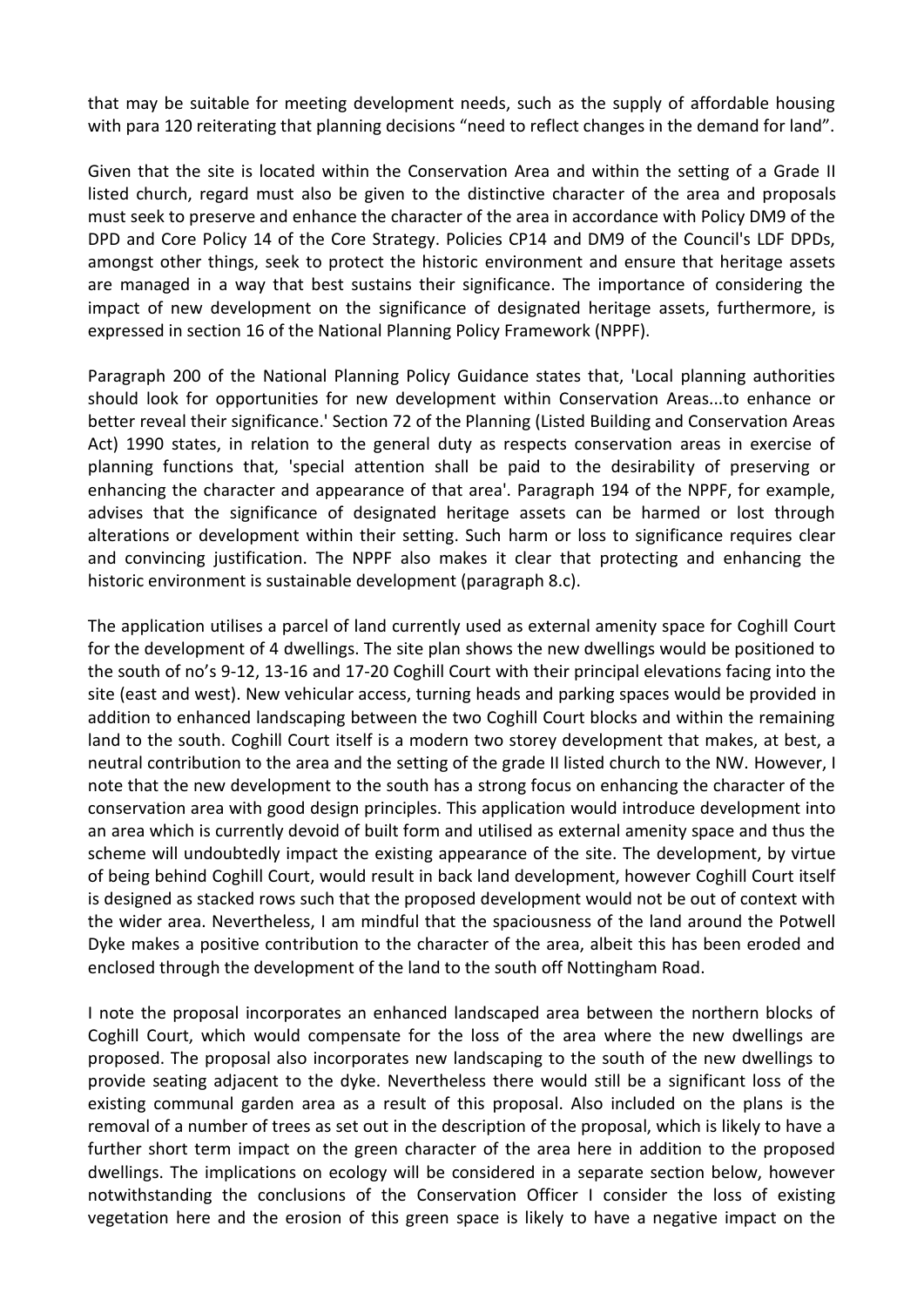character of the area in design terms, particularly in the short term (given any mitigation planting would take time to fully establish), which would weigh negatively in the overall balance.

In terms of a heritage assessment, given the sensitivity of this site the Conservation Officer (CO) has been involved with pre-application discussions. Following this, the properties have been redesigned to reflect traditional alms-houses. The CO has reviewed the proposal and advises they raise no objection to the scheme subject to conditions. Their comments note that the existing site provides a positive green space within the setting of the Church, and accept that it would be preferable from a heritage perspective to leave it as such within the corridor of the Potwell Dyke. The spaciousness of the site and its verdant character is also noted to help alleviate the impact of the denser modern blocks to the north. Nevertheless, they conclude that the proposed development is well-considered. The dwellings proposed are single storey and modestly scaled in footprint. The architecture makes reference to traditional almshouses. The detailing and natural palette of materials ensures that the appearance of the development is positive. The tall chimneys with oversailing courses, distinctive timber magpie boarding on the front gable with finials, as well as the use of traditional timber joinery and rosemary tiles all combines to make a pleasant composition. Car parking is discreetly located between the dwellings, allowing the spaciousness and green character of the site to be sustained. The improvement of the hedge to the footpath would also help protect the setting of the Church and reduce the visual impact of the new development.

For these reasons, it is concluded that the development would have a negligible impact on the character and appearance of the CA and setting of the Church. When seen from the footpath and churchyard, only the decorative magpie work on the gable and roof will likely be visible and the modest proportions of the dwellings will ensure that the spaciousness of the site prevails. To further ensure this remains the case the CO has recommended that permitted development rights are removed for householder improvements to the exterior of the building and within the grounds to retain the intended style and design of the dwellings and the space within the site. Overall the CO has concluded that the existing site makes a modestly positive contribution to the special character of the CA and setting of the Holy Trinity Church. The new development would result in no harm to the character and appearance of the CA, nor to the setting of any listed buildings. The proposal therefore accords with the objective of preservation required under sections 66 and 72 of the Act. The proposal also accords with heritage advice contained within the Council's LDF DPDs and section 16 of the NPPF.

Overall, notwithstanding the conclusions of the CO relating to the impact on the conservation area and setting of Holy Trinity Church I consider the development of the existing communal garden area and removal of a number of trees would result in an adverse impact on the undeveloped, green and naturalistic character of the area, particularly in the short term, which would be contrary to policies DM5 of the ADMDPD, CP9 of the Core Strategy and DH1 of the SNP. This will weigh negatively in the overall planning balance.

## *Impact upon Residential Amenity*

The NPPF seeks to secure high quality design and a good standard of amenity for all existing and future occupants of land and buildings. Policy DM5 of the DPD states that development proposals should ensure no unacceptable reduction in amenity including overbearing impacts and loss of privacy upon neighbouring development and requires development to be acceptable in terms of not having a detrimental impact on residential amenity both in terms of existing and future occupiers.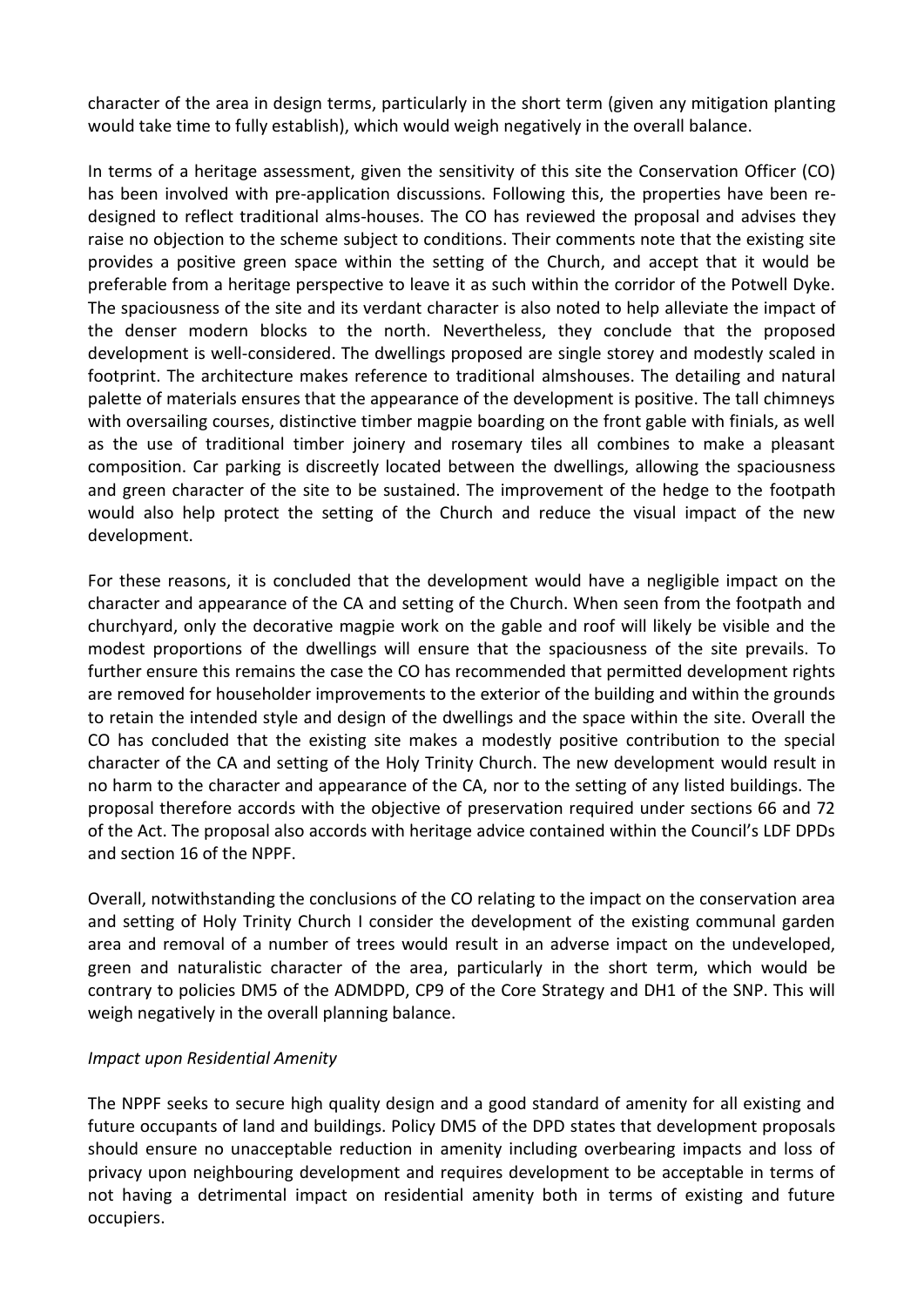The site layout allows for sufficient distance between the proposed dwellings and existing neighbours to avoid any direct overlooking, overshadowing or overbearing impacts. The distance between existing properties and those proposed being c. 11 metres to the north (which would be a rear to side elevation relationship with one window proposed on the side elevations of the dwellings) and 27 metres to the south. I am conscious that the relationship between the block to the north and Plots 1 and 3 would be close with regard to the relationship between first floor windows on Coghill Court and the gardens of the new dwellings. However given the staggered alignment I do not consider the impact would be so severe it would be fatal to the scheme. I am also mindful that any future occupiers would be aware of this relationship prior to occupation.

The units would have c.  $63m^2$  GIA and c.  $70m^2$  private amenity space. The private amenity space is considered to be sufficient and commensurate with the size of the dwellings. The National Government has published the 'Technical housing standards – nationally described space standard' in March 2015. This document deals with internal space within new dwellings and is suitable for application across all tenures. The standards have not been rigidly adopted by Newark and Sherwood District Council but they nevertheless form a benchmark which is material and should be followed in most circumstances. The units would provide c.  $63m^2$  GIA which meets the minimum GIA for a 2 bedroom, 3 person, single storey dwelling ( $61m<sup>2</sup>$ ) and thus the units would be acceptable in accordance with the national space standards.

In terms of existing occupiers, I am mindful that the scheme would eat into the existing shared residential amenity space. At present, there is approx.  $410m<sup>2</sup>$  of amenity space between the two existing blocks and approx. 2778m<sup>2</sup> to the south where the new dwellings are proposed. The area between the existing blocks is proposed to be retained and re-landscaped to provide areas of grass, benches and planting and the remaining land to the south (c. 935m<sup>2</sup>) is proposed to be relandscaped to provide a path leading down to the dyke with seating areas. Considering the number of residents these areas would serve, I consider the communal garden would remain of a reasonable size. All existing properties within the control of the applicant would continue to have access to some external garden space that is appropriate to the unit within which they occupy and this development would not appear to deprive anyone of a garden. I therefore do not consider there would be an unacceptable amenity impact in this regard.

I have also considered issues of overbearing and overshadowing, however, given separation distances and the dwellings being single storey I am satisfied that there would not be any unacceptable impact upon existing occupiers. I am mindful that the two-storey built form of Coghill Court directly to the north could be imposing on the proposed bungalows, however given the separation distance and relative orientation I am satisfied that this relationship would not result in such a detrimental amenity relationship that would warrant withholding permission on this basis. Overall, I therefore consider the proposal to accord with policy DM5.

#### *Impact upon the Highway*

Spatial Policy 7 of the Core Strategy seeks to ensure that vehicular traffic generated does not create parking or traffic problems. Policy DM5 of the DPD requires the provision of safe access to new development and appropriate parking provision.

8 parking spaces are proposed to be provided to the front of the proposed new dwellings via an extended access road and turning head. No alterations are proposed to the existing parking spaces associated with Coghill Court which lie to the north of block 1-8. I note the comments from the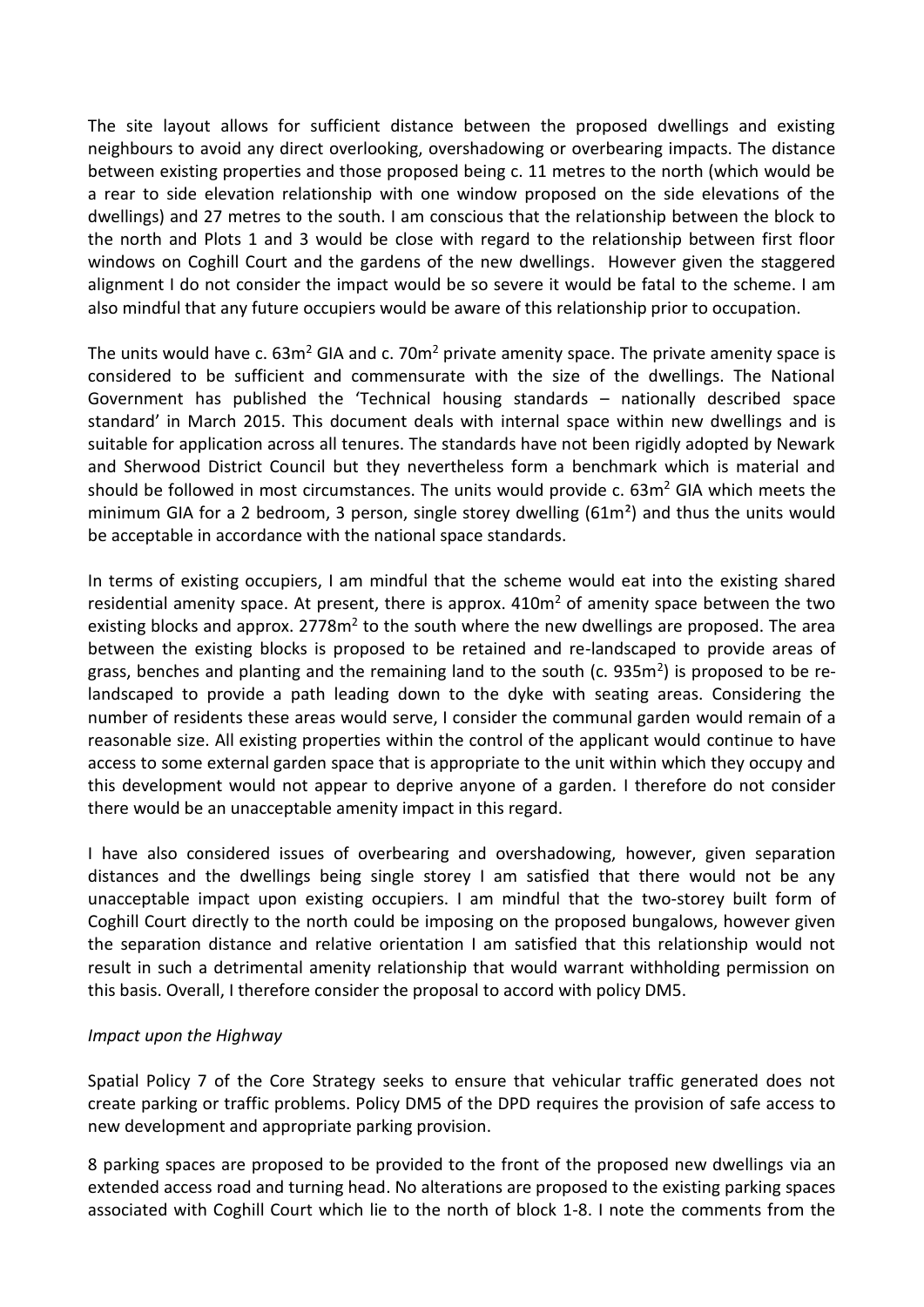Highway Authority (HA) state that parking provision should take account of the needs of existing Coghill Court residents/visitors as well as for the new dwellings (and I note a comment from an interested party in this regard). However there are no amendments proposed to the existing parking situation at Coghill Court and it would not be reasonable for the proposed development to have to improve any existing shortfall in provision if indeed there is one. The HA have also noted the proposal's proximity to the adjacent public footpath, however this proposal would not alter the existing footpath line save for reinforcing the existing boundary hedgerow here.

The proposed plans show an extension to the existing access road, which the HA have noted would not be adopted as it is not designed to adoptable standards. However, they have raised no objection to the proposed extension to the road to access the properties on any highways safety grounds. The private driveways are noted by the HA to be in line with current Highways Design Guide standards and the level of parking proposed is in accordance with the Council's draft Parking SPD. Comments made by the HA regarding proposed bin storage and access for a refuse lorry have been noted and in response, the applicant has relocated the bin collection point so that it is next to the existing collection point for Coghill Court. This is only 30m from the proposed new dwellings and accessible by the footpath network proposed such that I consider it to be acceptable and would be accessible for refuse vehicles as existing.

The HA comments note that pedestrian access is poor and raise concerns about the existing footpath down the side of block 1-4 and 17-20 – to this I would highlight that this footpath is existing and is not proposed to be altered by the development at hand. I also note that a new footpath is proposed down the side of no. 9-12 to access the development on foot and that the applicant has amended the plans to better consider pedestrian desire lines to add a footway along the side of Plot 1 in response to the HA comments. Whilst I note the comments from the HA about pedestrian links from the new dwellings to the communal garden area between the two Coghill Court Blocks I would highlight that these new dwelling have their own private amenity spaces and on this basis I do not consider it necessary to require amendments to the existing footways between the Coghill Court blocks to facilitate improved pedestrian access from the new dwellings to this area. In any event, there would be footways provided along the proposed access which are considered to be acceptable.

There would be an adequate level of parking provided for the four new dwellings and adequate space to manoeuvre into and out of the parking spaces. The applicant has addressed the initial concerns raised by the Highways Authority, who have raised no objection to the development on highways safety grounds and therefore, subject to the conditions recommended by the HA I consider the proposal would accord with Spatial Policy 7 and Policy DM5 in this regard.

#### *Impact on Ecology*

Core Policy 12 and Policy DM7 promote the conservation and enhancement of the District's biodiversity assets. The NPPF also seeks to minimise impacts on biodiversity and provide net gains where possible.

I note that the southern portion of the site is laid to lawn and there are a number of trees, particularly clustered along the southern boundary near the Potwell Dyke. A number of trees appear to be proposed for removal as part of this proposal as described in the description of the proposal - whilst these trees are not protected by tree preservation orders they are afforded some protection by virtue of being sited within a conservation area. Ultimately, it is important that all development does not adversely impact the natural environment or surrounding character unnecessarily and that construction is carried out proactively to protect surrounding trees.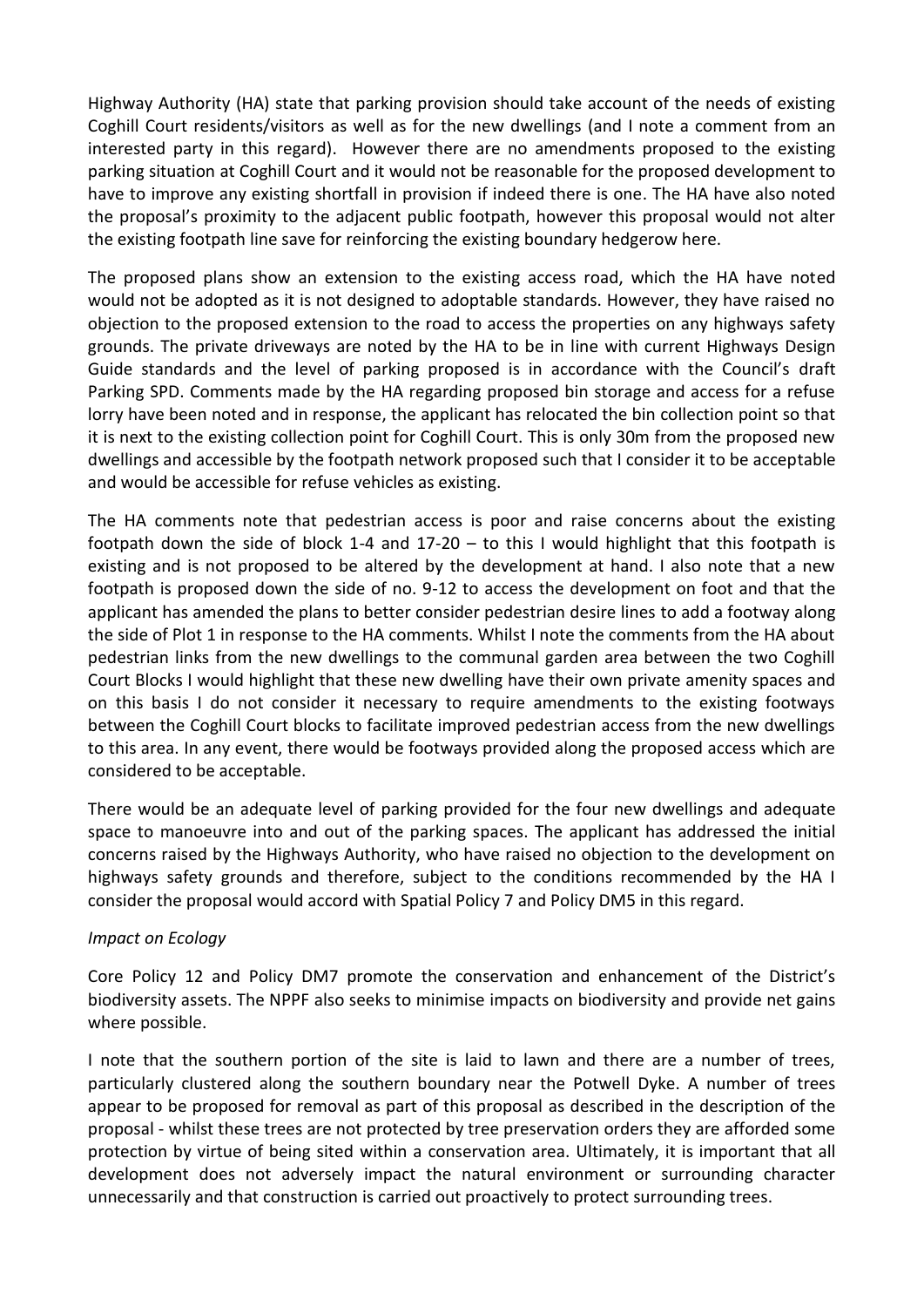7 trees or tree groups would be removed as follows: Apple T7, Cypress T9, Elder and Ash G13, Ash T14, Willow T19, Yew G20 and Birch T21 (all Category C trees). T7 requires removal as it is situated in the footprint of a proposed new residential property. T9, T10, G13 and T14 require removal as they are situated in the footprint of proposed new footpaths or would overhang the proposed new footpaths. T19, G20 and T21 require removal as they would be situated in the gardens of proposed new residential properties and would be unsuitable to retain within the gardens. All of the trees are category C trees with low amenity value – the arboricultural survey concludes that whilst their collective removal will have some negative impact in the short term, new landscape plantings at the site as part of the proposal would mitigate for the required tree removals in the longer term. Whilst the loss of these trees would be regrettable, the Tree Officer has raised no objection to the development subject to conditions and does not consider the trees proposed for removal are of sufficient quality to warrant their protection by a TPO. On this basis I do not consider an objection could be sustained due to the proposed loss of trees. I also note that the application proposes a scheme for mitigation planting which is welcomed and would ensure that the character of the area can be enhanced in the longer term.

Overall, whilst the loss of existing trees is regrettable, I consider subject to conditions, the proposal would comply with Policy DM7 of the DPD and Core Policy 12 of the Core Strategy in this regard.

#### *Other matters*

I note the comments received from Southwell Town Council and these have duly been taken on board throughout this appraisal. However, to clarify, the proposal does not seek to reduce any onsite parking provision or impact the space to the front of the existing.

They have commented that the properties would be positioned in an area which flooded in 2013 – the site is located within Flood Zone 1 and as such there is no requirement for the development to be assessed against the sequential test and no indication that the development would be at an increased flood risk or increase flood risk to third parties to justify an objection on this basis.

Similarly, comments state there was no public consultation prior to the application. However I understand from the applicant that they did undertake public consultation with the local ward members and residents ahead of submitting this application. Not undertaking consultation, if this had been the case, would not be a reason for withholding permission.

The Archaeological advisor has commented on this application given the proximity to the Holy Trinity church and they have advised that the site lies in an area of archaeological potential primarily associated with the medieval and post-medieval development of Southwell as a Minster town. Two scheduled monuments lie between 400m and 500m to north-west of the proposed development and comprise a large Romano-British villa complex and the later medieval Bishop's Palace formally associate with the Minster. This highlights the lengthy history of settlement and development in this area since the Roman period. The full extents of this settlement activity are still not fully defined, particularly in regard to the separation of settlement, Minster and agricultural activity in the medieval period and there is potential for evidence of all three aspects to extend onto the site. They conclude that the proposal for residential development has the potential to impact on any surviving archaeological deposits present and this should be investigated further so that appropriate mitigation can be implemented if necessary prior to any development activity taking place – subject to the suggested conditions the proposal is considered to be acceptable in relation to archaeology.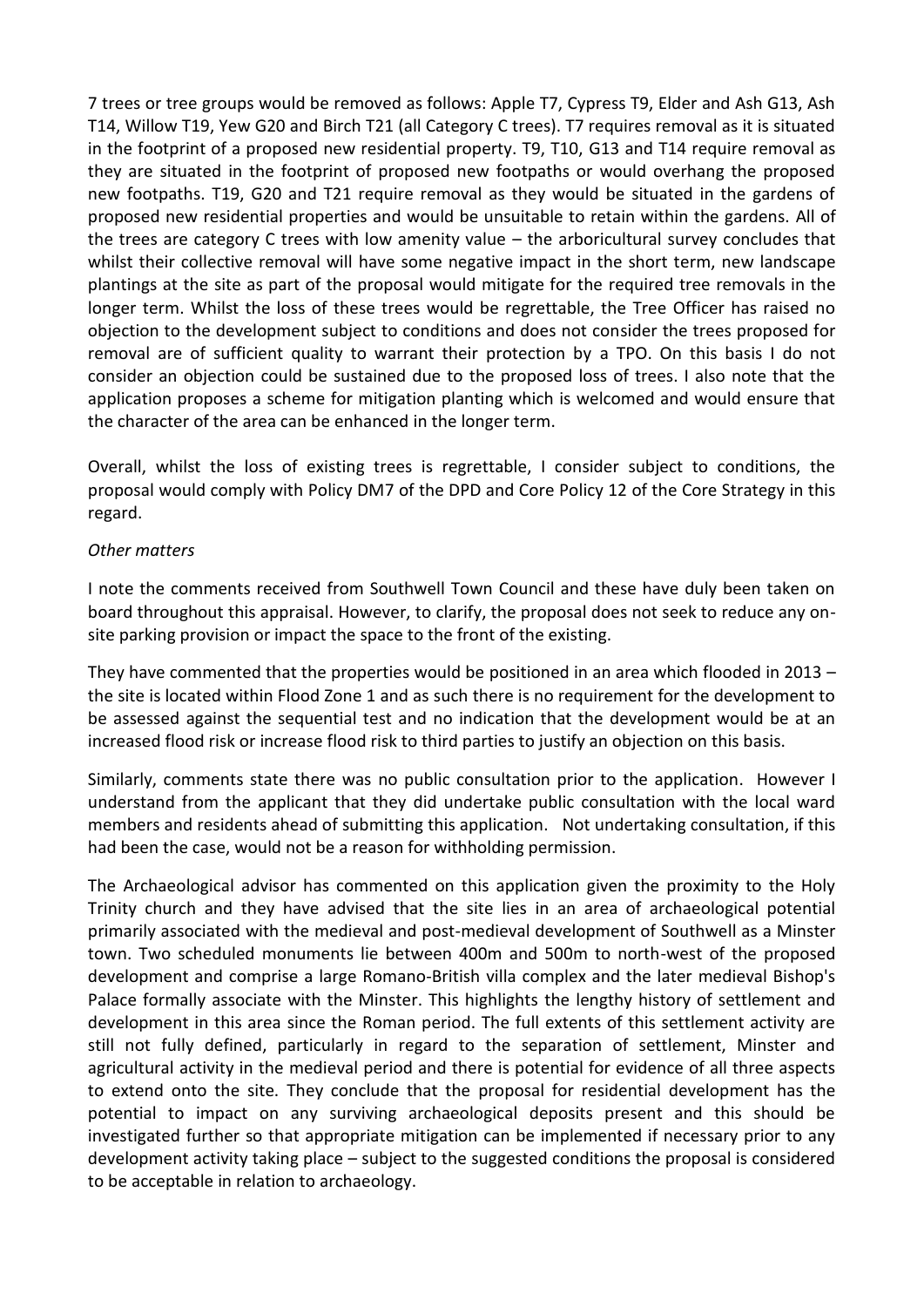### *Planning Balance and Conclusion*

There are a number of matters that require balancing in this case.

Notwithstanding the conclusion of the Conservation Officer that the development, subject to conditions, would result in no harm to the character and appearance of the CA, nor to the setting of any listed buildings in accordance with the objective of preservation required under sections 66 and 72 of the Act, heritage advice contained within the Council's LDF DPDs and section 16 of the NPPF, I have concluded that the erection of these four dwellings in the land to the south of Coghill Court would result in a minor degree of harm to the green, naturalistic and undeveloped character of site adjacent to the Potwell Dyke. This would be contrary to CP9 of the Core Strategy, DM5 of the ADMDPD and DH1 of the SNP. As such a small amount of weight can be applied negatively against the proposal, albeit I also recognise that the design of the dwellings is appropriate in this context and is sympathetic to the historic context of the site.

However, on the other hand the proposal would provide four affordable units that would accord with the need within the Southwell area for smaller properties. The proposal is part of a wider capital programme for investment and delivery of affordable housing provisions within this District over the next 5 years and it is indisputable that there is an affordable housing need across the district, which includes Southwell, and these four dwellings would help to meet this need within the district which is a central thrust of the government's approach to the delivery of housing nationally. I also note that there would be no unacceptable impact on neighbouring amenity, highways safety, archaeology or ecology as a result of these new dwellings, subject to conditions.

Therefore, having considered all matters, I conclude that the public benefit of providing four affordable dwellings in a location where there is an identified need would outweigh the very minor harm on the character of the area The proposal will see the erection of four dwellings that would contribute to the affordable housing need for the district which I consider overrides the level of harm that would occur. I therefore consider, on balance, that the application should be approved.

#### **RECOMMENDATION**

## **That full planning permission is approved subject to the following conditions;**

#### **Conditions**

#### **01**

The development hereby permitted shall not begin later than three years from the date of this permission.

Reason: To comply with the requirements of Section 51 of the Planning and Compulsory Purchase Act 2004.

## **02**

The development hereby permitted shall not be carried out except in complete accordance with the following approved plan references:

Site Location Plan – Ref. 00001 Rev. P01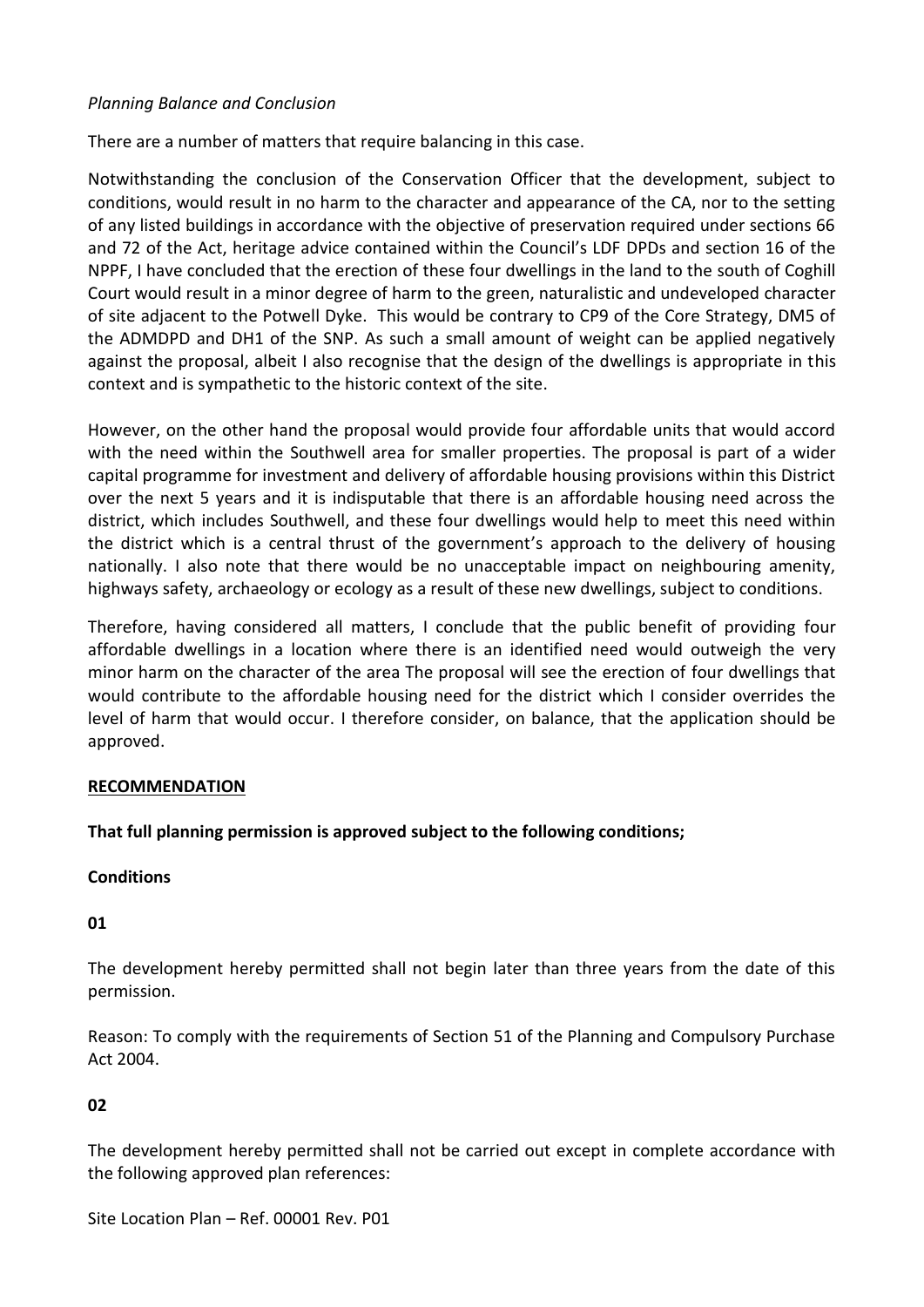Revised Proposed Site Plan - Ref. 00002 Rev. P03 Ground Floor Plan - Ref. 00004 Rev P01 Elevations - Ref. 00005 P01

Reason: So as to define this permission.

**03**

No development above damp proof course shall take place until manufacturers details (and samples upon request) of all external facing materials (including colour/finish) have been submitted to and approved in writing by the Local Planning Authority. Development shall thereafter be carried out in accordance with the approved details.

Reason: In order to preserve or enhance the character and appearance of the conservation area.

**04**

No development shall be commenced in respect of the features identified below, until details of the design, specification, fixing and finish in the form of drawings and sections at a scale of not less than 1:10 have been submitted to and approved in writing by the Local Planning Authority. Development shall thereafter be undertaken and retained for the lifetime of the development in accordance with the approved details.

- External windows including roof windows, doors and their immediate surroundings, including details of glazing and glazing bars.
- Treatment of window and door heads and cills
- Verges and eaves
- Magpie timber gable and finials
- Exposed sprockets
- Rainwater goods
- Extractor vents
- **Flues**
- Meter boxes
- Airbricks
- Soil and vent pipes
- Chimney(s)

Reason: In order to preserve or enhance the character and appearance of the conservation area.

#### **05**

For the avoidance of doubt no dry fix roof shall be installed on the dwellings hereby permitted (instead copings should be bedded in mortar).

Reason: In order to preserve or enhance the character and appearance of the conservation area.

**06**

No part of the development hereby permitted shall be brought into use until the access to the site has been completed and surfaced in a bound material for a minimum distance of 8.0 m behind the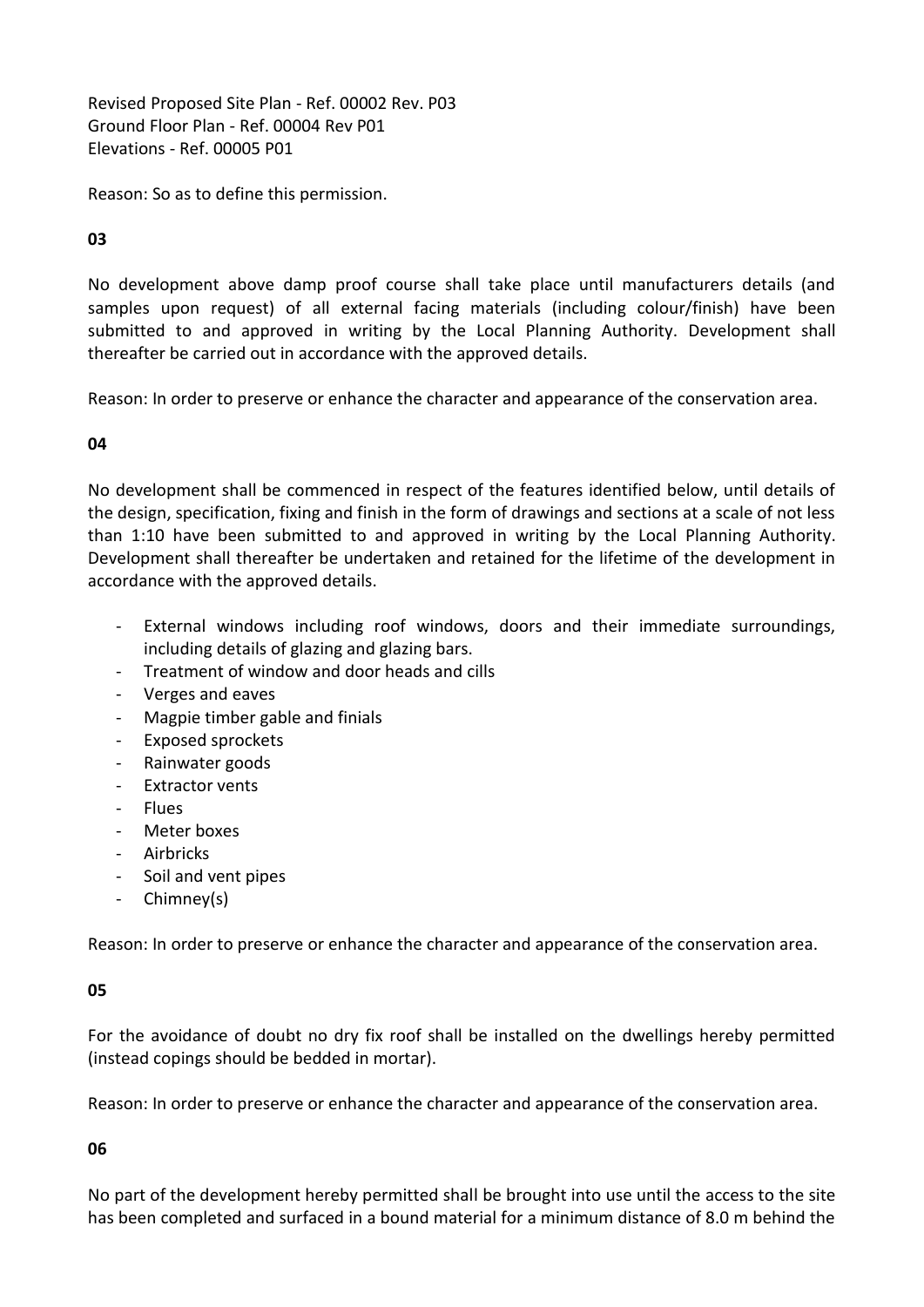highway boundary with highway boundary clearly demarcated in accordance with approved plan reference 548-SGA-150- SL-DR-A-00002 rev. P03. Titled: Proposed Site Plan, dated: Feb 21.

Reason: To reduce the possibility of deleterious material being deposited on the public highway (loose stones etc.) and in the interest of highway safety.

## **07**

No part of the development hereby permitted shall be brought into use until the access driveway is constructed with provision to prevent the discharge of surface water from the driveway to the public highway. The provision to prevent the discharge of surface water to the public highway shall then be retained for the life of the development.

Reason: To ensure surface water from the site is not deposited on the public highway causing dangers to road users.

## **08**

No part of the development hereby permitted shall be brought into use until the parking and turning areas are provided in accordance with the approved plan reference 548-SGA-150-SL-DR-A-00002 rev. P03. Titled: Proposed Site Plan, dated: Feb 21. The parking and turning areas shall not be used for any purpose other than parking/turning/loading and unloading of vehicles.

Reason: To ensure that adequate off-street parking provision is made to reduce the possibility of the proposed development leading to on-street parking problems in the area and enable vehicles to enter and leave the site in a forward direction, all in the interests of highway safety.

## **09**

The communal garden areas as shown on plan Revised Proposed Site Plan - Ref. 00002 Rev. P03 shall be provided prior to the first occupation of the four new dwellings hereby permitted in accordance with the approved details and retained for the lifetime of the development.

Reason: To ensure that adequate private amenity space is provided for occupiers in the interests of residential and visual amenity.

## **10**

Prior to first occupation/use of the development hereby approved full details of both hard and soft landscape works shall be submitted to and approved in writing by the Local Planning Authority. These details shall include:

- full details of every tree, shrub, hedge to be planted (including its proposed location, species, size and approximate date of planting) and details of tree planting pits including associated irrigation measures, tree staking and guards, and structural cells. The scheme shall be designed so as to enhance the nature conservation value of the site, including the use of locally native plant species;
- means of enclosure;
- car parking layouts and materials;
- other vehicle and pedestrian access and circulation areas;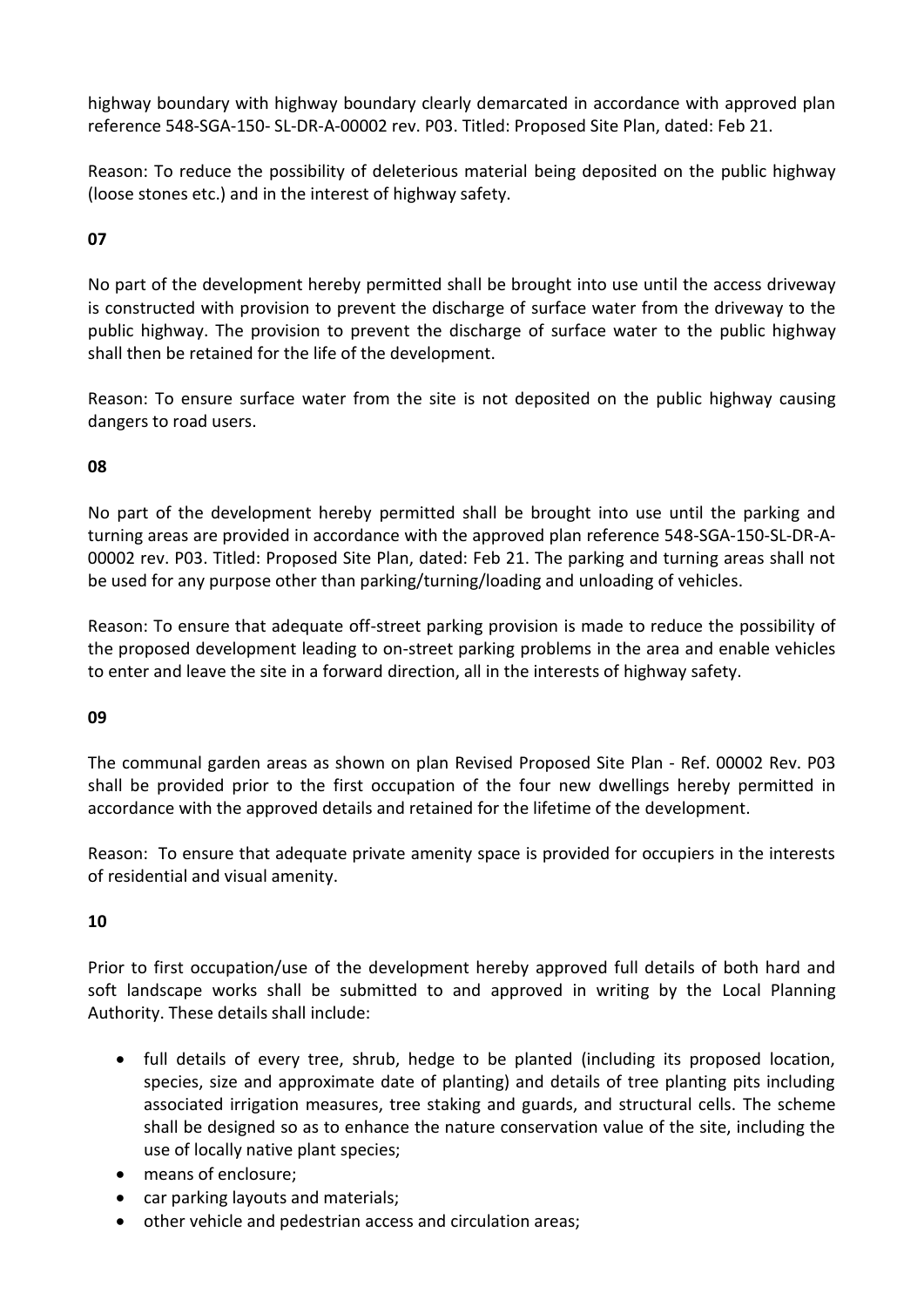- hard surfacing materials;
- minor artefacts and structures for example, furniture, play equipment, refuse or other storage units, signs, lighting etc.

Reason: In the interests of visual amenity and biodiversity.

# **11**

The approved soft landscaping shall be completed during the first planting season following the first occupation/use of the development, or such longer period as may be agreed in writing by the Local Planning Authority. Any trees/shrubs which, within a period of five years of being planted die, are removed or become seriously damaged or diseased shall be replaced in the next planting season with others of similar size and species. All tree, shrub and hedge planting shall be carried out in accordance with BS 3936 -1992 Part 1-Nursery Stock-Specifications for Trees and Shrubs and Part 4 1984-Specifications for Forestry Trees ; BS4043-1989 Transplanting Root-balled Trees; BS4428-1989 Code of Practice for General Landscape Operations. The approved hard landscaping scheme shall be completed prior to first occupation or use.

Reason: To ensure the work is carried out within a reasonable period and thereafter properly maintained, in the interests of visual amenity and biodiversity.

## **12**

No works or development shall take place until an arboricultural method statement and scheme for protection of the retained trees/hedgerows has been agreed in writing with the Local Planning Authority. This scheme shall include:

- a. A plan showing details and positions of the ground protection areas.
- b. Details and position of protection barriers.
- c. Details and position of underground service/drainage runs/soakaways and working methods employed should these runs be within the designated root protection area of any retained tree/hedgerow on or adjacent to the application site.
- d. Details of any special engineering required to accommodate the protection of retained trees/hedgerows (e.g. in connection with foundations, bridging, water features, hard surfacing).
- e. Details of construction and working methods to be employed for the installation of drives and paths within the root protection areas of any retained tree/hedgerow on or adjacent to the application site.
- f. Details of working methods to be employed with the demolition of buildings, structures and surfacing within or adjacent to the root protection areas of any retained tree/hedgerow on or adjacent to the application site.
- g. Details of any scaffolding erection and associated ground protection within the root protection areas
- h. Details of timing for the various phases of works or development in the context of the tree/hedgerow protection measures.

All works/development shall be carried out in full accordance with the approved arboricultural method statement and tree/hedgerow protection scheme. The protection measures shall be retained during the development of the site.

Reason: To ensure that existing trees and hedges to be retained are protected, in the interests of visual amenity and nature conservation.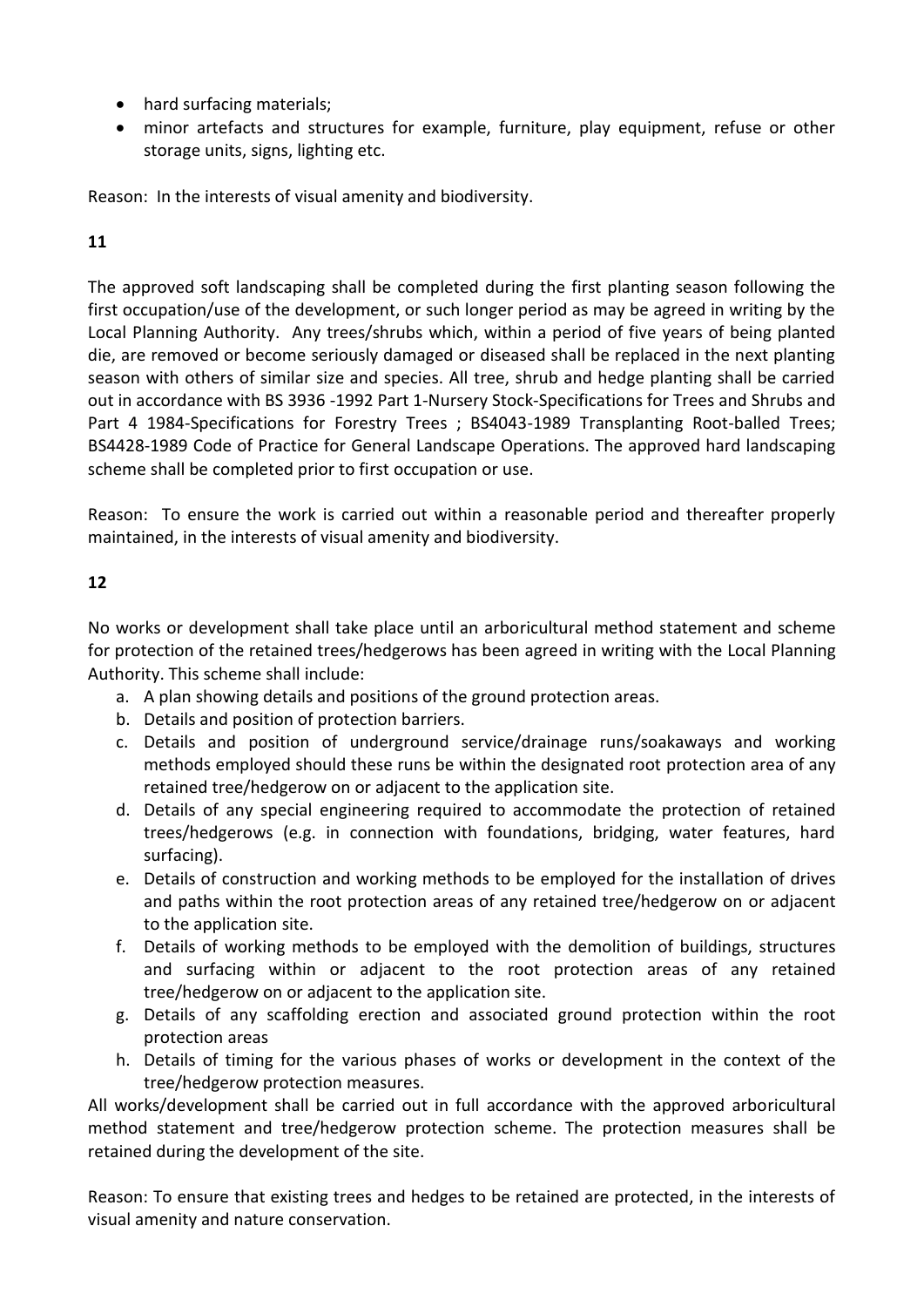During the construction period the following activities must not be carried out under any circumstances.

- a. No fires to be lit on site within 10 metres of the nearest point of the canopy of any retained tree/hedgerow on or adjacent to the proposal site.
- b. No equipment, signage, fencing etc shall be attached to or be supported by any retained tree on or adjacent to the application site,
- c. No temporary access within designated root protection areas without the prior written approval of the District Planning Authority.
- d. No mixing of cement, dispensing of fuels or chemicals within 10 metres of any retained tree/hedgerow on or adjacent to the application site.
- e. No soak- aways to be routed within the root protection areas of any retained tree/hedgerow on or adjacent to the application site.
- f. No stripping of top soils, excavations or changing of levels to occur within the root protection areas of any retained tree/hedgerow on or adjacent to the application site.
- g. No topsoil, building materials or other to be stored within the root protection areas of any retained tree/hedgerow on or adjacent to the application site.
- h. No alterations or variations of the approved works or protection schemes shall be carried out without the prior written approval of the District Planning Authority.

Reason: To ensure that existing trees and hedges to be retained are protected, in the interests of visual amenity and nature conservation.

## **14**

No development shall be commenced, including any works of demolition or site clearance, until a Construction Method Statement has been submitted to, and approved in writing by, the Local Planning Authority. The approved statement shall be adhered to throughout the construction period. The Statement shall provide for:

- i) the parking of vehicles of site operatives and visitors;
- ii) loading and unloading of plant and materials;
- iii) storage of plant and materials used in constructing the development;
- iv) the erection and maintenance of security hoarding including decorative displays and facilities for public viewing, where appropriate;
- v) wheel washing facilities;
- vi) measures to control the emission of dust and dirt during construction;
- vii) a phasing scheme for works to ensure existing residents have access to external amenity space throughout the construction period.

Reason: In the interests of residential amenity.

## **15**

No development shall take place until an archaeological Written Scheme of Investigation has been submitted to and approved in writing by the Local Planning Authority. This scheme shall include the following: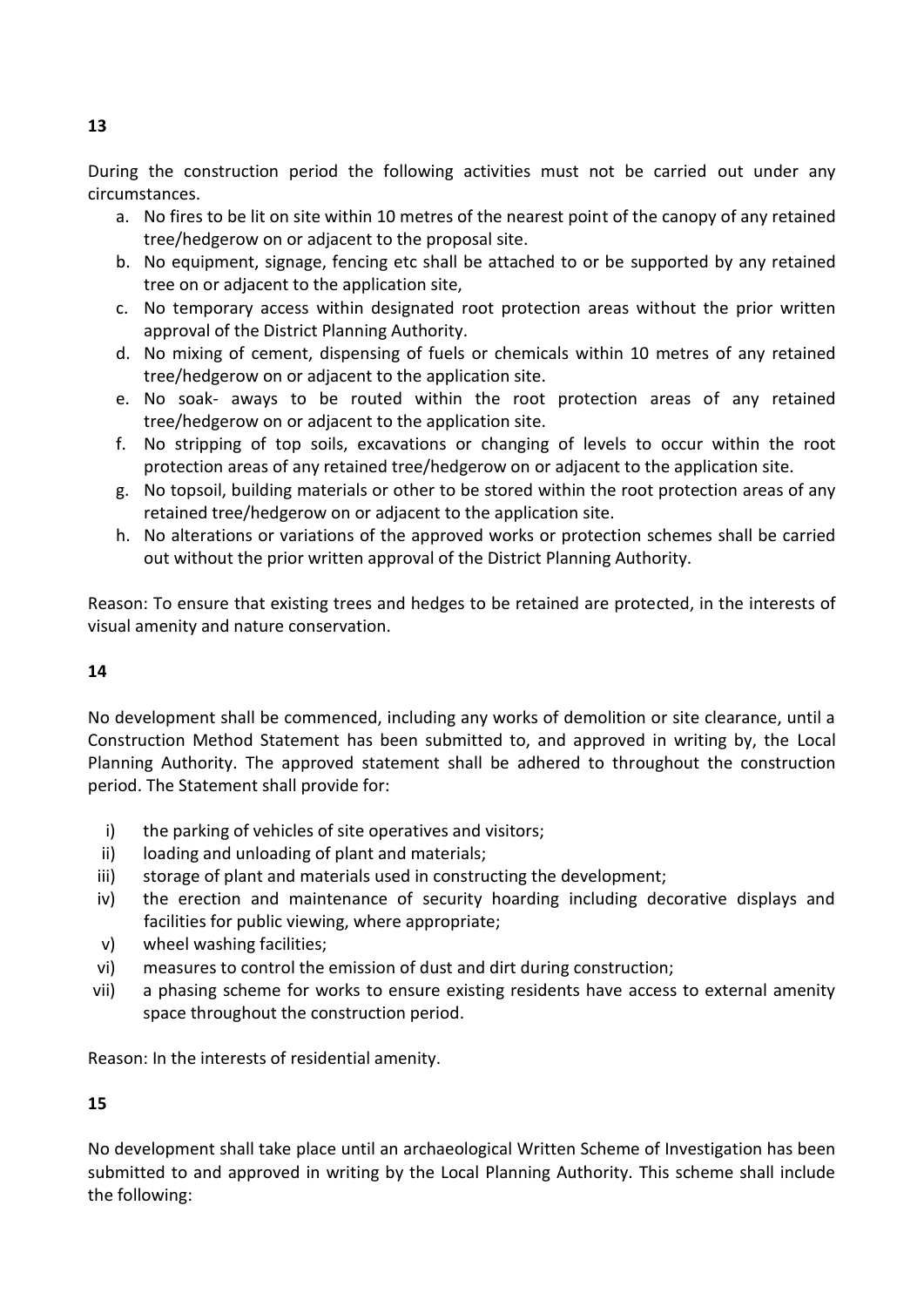1. An assessment of significance and proposed mitigation strategy (i.e. preservation by record, preservation in situ or a mix of these elements).

- 2. A methodology and timetable of site investigation and recording;
- 3. Provision for site analysis;
- 4. Provision for publication and dissemination of analysis and records;
- 5. Provision for archive deposition; and
- 6. Nomination of a competent person/organisation to undertake the work

The scheme of archaeological investigation must only be undertaken in accordance with the approved details.

## Part 2

The archaeological site work must be undertaken only in full accordance with the approved Written Scheme of Investigation. The applicant shall notify the Local Planning Authority of the intention to commence at least fourteen days before the start of archaeological work in order to facilitate adequate monitoring arrangements. No variation to the methods and procedures set out in the approved Written Scheme of Investigation shall take place without the prior consent of the Local Planning Authority.

## Part 3

A report of the archaeologist's findings shall be submitted to the Local Planning Authority and the Historic Environment Record Officer at Nottinghamshire County Council within 3 months of the archaeological works hereby approved being commenced. The post-investigation assessment must be completed in accordance with the programme set out in the approved Written Scheme of Investigation and shall include provision for analysis, publication and dissemination of results and deposition of the archive being secured.

Reason: To ensure the preparation and implementation of an appropriate scheme of archaeological mitigation, to ensure satisfactory arrangements are made for the recording of possible archaeological remains and to ensure that satisfactory arrangements are made for the investigation, retrieval and recording of any possible archaeological remains on the site all in accordance with the National Planning Policy Framework.

## **16**

Notwithstanding the provisions of the Town and Country Planning (General Permitted Development) (England) Order 2015 (and any order revoking, re-enacting or modifying that Order), other than development expressly authorised by this permission, there shall be no development under Schedule 2, Part 1 of the Order in respect of:

Class A: The enlargement, improvement or other alteration of a dwellinghouse.

Class B: The enlargement of a dwellinghouse consisting of an addition or alteration to its roof.

Class C: Any other alteration to the roof of a dwellinghouse.

Class D: The erection or construction of a porch outside any external door of a dwellinghouse.

Class E: Buildings etc incidental to the enjoyment of a dwellinghouse.

Reason: To ensure that the Local Planning Authority retains control over the specified classes of development normally permitted under the Town and Country Planning (General Permitted Development) (England) Order 2015 or any amending legislation) in order to safeguard the amenity of neighbours and character and setting of the conservation area and listed building.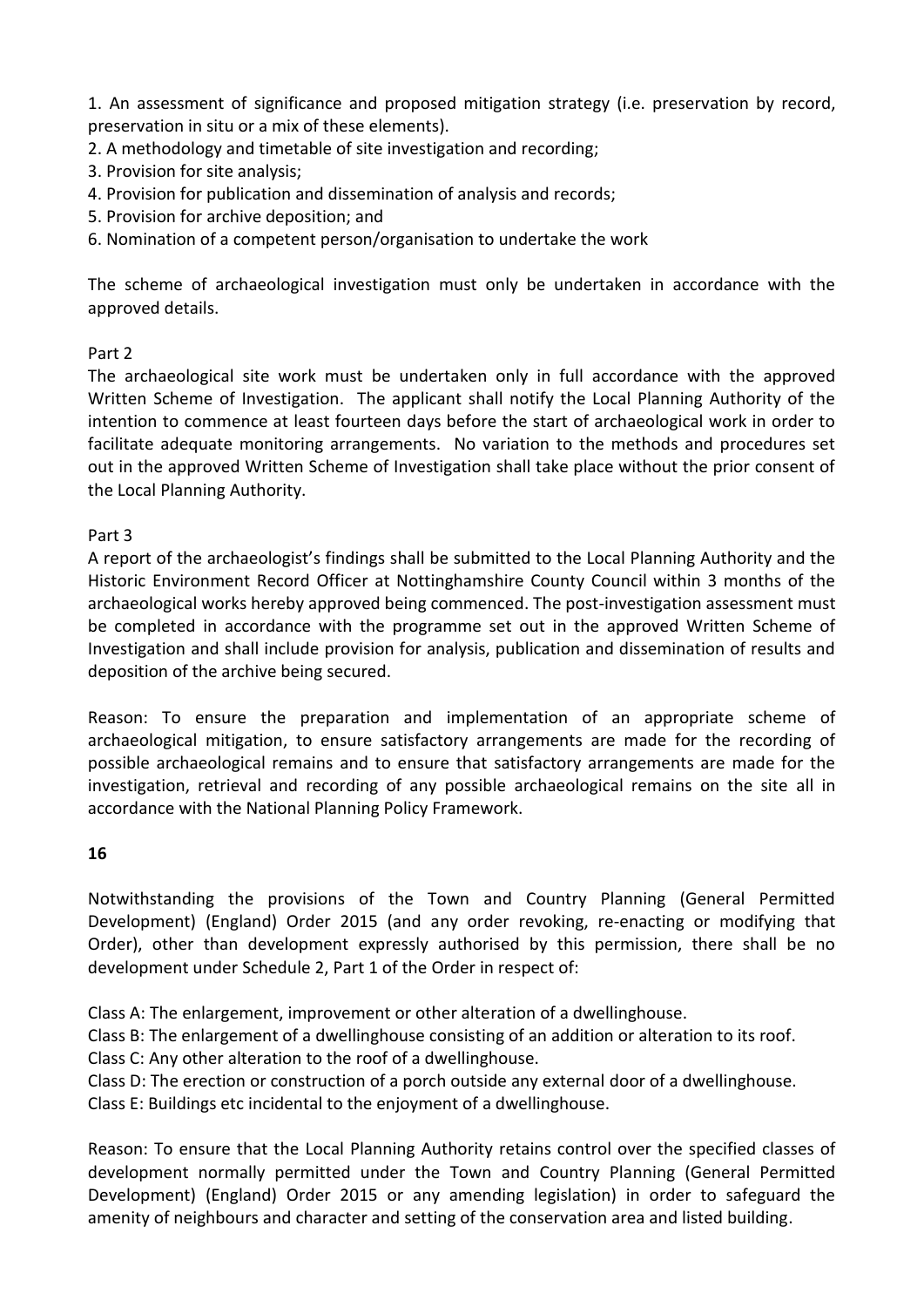## **Notes to Applicant**

#### **01**

The applicant is advised that all planning permissions granted on or after the 1st December 2011 may be subject to the Community Infrastructure Levy (CIL). Full details of CIL are available on the Council's website at www.newark-sherwooddc.gov.uk/cil/

The proposed development has been assessed and it is the Council's understanding that CIL may not payable on the development hereby approved as the development is made up entirely of Social Housing provided by local housing authority, registered social landlord or registered provider of social housing and shared ownership housing. It is necessary to apply for a formal exemption to confirm this view, which must be made to the Council prior to the commencement of development on CIL 4 form which is also available on the Councils website.

## **02**

This application has been the subject of discussions during the application process to ensure that the proposal is acceptable. The District Planning Authority has accordingly worked positively and pro-actively, seeking solutions to problems arising in coming to its decision. This is fully in accord Town and Country Planning (Development Management Procedure) (England) Order 2015 (as amended).

#### **03**

With respect to the attached archaeological conditions, please contact the Historic Places team at Lincolnshire County Council, Lancaster House, 36 Orchard Street, Lincoln, LN1 1XX, 07880420410, email [Matthew.Adams@lincolnshire.gov.uk](mailto:Matthew.Adams@lincolnshire.gov.uk) to discuss the requirements and request preparation of a brief for the works. It is recommended the resulting written schemes of investigation are approved by the LCC Historic Environment Officer prior to formal submission to the Local Planning Authority. Ten days' notice is required before commencement of any archaeological works.

#### **04**

Notes from the Conservation Officer:

- 1) No trickle vents will be allowed on windows facing the front elevation;
- 2) No ventilation through the roof unless on the rear roof slope;
- 3) Window casements must comprise flush fitting frames.

#### BACKGROUND PAPERS

Application case file.

For further information, please contact Honor Whitfield on ext 5827 All submission documents relating to this planning application can be found on the following websit[e www.newark-sherwooddc.gov.uk.](http://www.newark-sherwooddc.gov.uk/)

## **Lisa Hughes Business Manager – Planning Development**